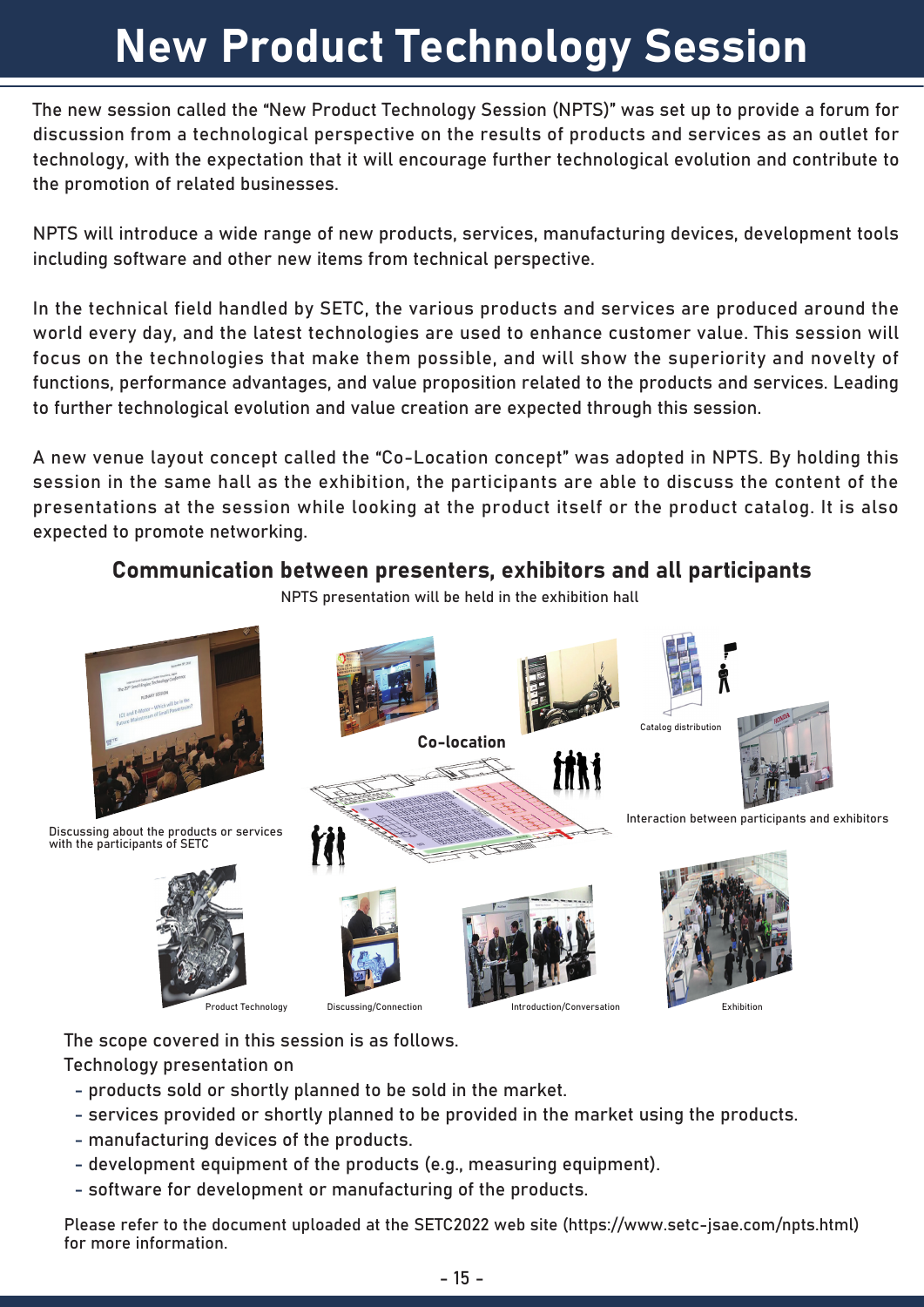## New Product Technology Session

#### (As of April 29, 2022)

### New Product Technology

Organizers: Yuji Araki (Yamaha Motor Co., Ltd.), Maurizio Marcacci (Piaggio & C SpA)

| NPT2022-001 | Development of Handy Portable Generator, "EU3200i"<br>Hiroshi Koyama, Mitsutoshi Hirata (Honda R&D Co., Ltd.)                                                                                                                  |
|-------------|--------------------------------------------------------------------------------------------------------------------------------------------------------------------------------------------------------------------------------|
| NPT2022-002 | Development of Titanium-Oxide Heated Exhaust Gas Oxygen Sensor for Advanced<br><b>Engine Management system in Small Motorcycles</b><br>Akhilesh Jain (Napino Auto & Electronics Ltd.), Ken Ervin Fossaen (Kerdea Technologies) |
| NPT2022-003 | 2021 Model ROV WOLVERINE RMAX2/RMAX4<br>Toshikazu Sugiura (Yamaha Motor Co., Ltd.)                                                                                                                                             |
| NPT2022-004 | Unique Theory of the Operating Engine Simulation to Investigate the Noise/Vibration<br><b>Mechanism</b><br>Arata Miyauchi, Masanori Ogawa, Kanno Masatoshi, Taigo Yukisawa (ESTECH Corporation)                                |
| NPT2022-005 | Development of the FX820V air-cooled V-Twin engine for lawn mowers<br>Kobayashi Yasutaka (Kawasaki Motors, LTD.)                                                                                                               |
| NPT2022-006 | Development of 6.1L Diesel Engine V6108 for Tractor in compliance with EU Stage V<br><b>Non-Road Emission Standards</b><br>Naoya Junicho (Kubota Corporation)                                                                  |
| NPT2022-007 | Development of the hybrid powertrain for small scooters in ASIA market<br>Hiroshi Funakoshi (Yamaha Motor Co., Ltd.)                                                                                                           |
| NPT2022-008 | New electric propulsion system "HARMO" creates new marine experience<br>Maejima Masaki (Yamaha Motor Co., Ltd.)                                                                                                                |
| NPT2022-009 | Introduce of eGX, 2kW class packaged multipurpose electric power unit powered by<br>exchangeable lithium ion battery<br>Shunsuke Sawasaki (Honda R&D Co., Ltd.)                                                                |
| NPT2022-010 | New possibility of motorcycles, ships and other applications using new lithium-ion<br>battery SCIB(TM)<br>Kazuhiro Namba, Masahiro Sekino (Toshiba corporation)                                                                |
| NPT2022-011 | Development of 2021 MT-09<br>Nobuyuki Miyoshi (Yamaha Motor Co., Ltd.)                                                                                                                                                         |
| NPT2022-012 | 2.5 kW class NEO'S Electric Scooter with Removable Battery<br>Ryosuke Yamasaki (Yamaha Motor Co., Ltd.)                                                                                                                        |
| NPT2022-013 | DX for productivity improvement, "Smart Manufacturing Solutions"<br>Kazuhito Ueda (Hexagon)                                                                                                                                    |